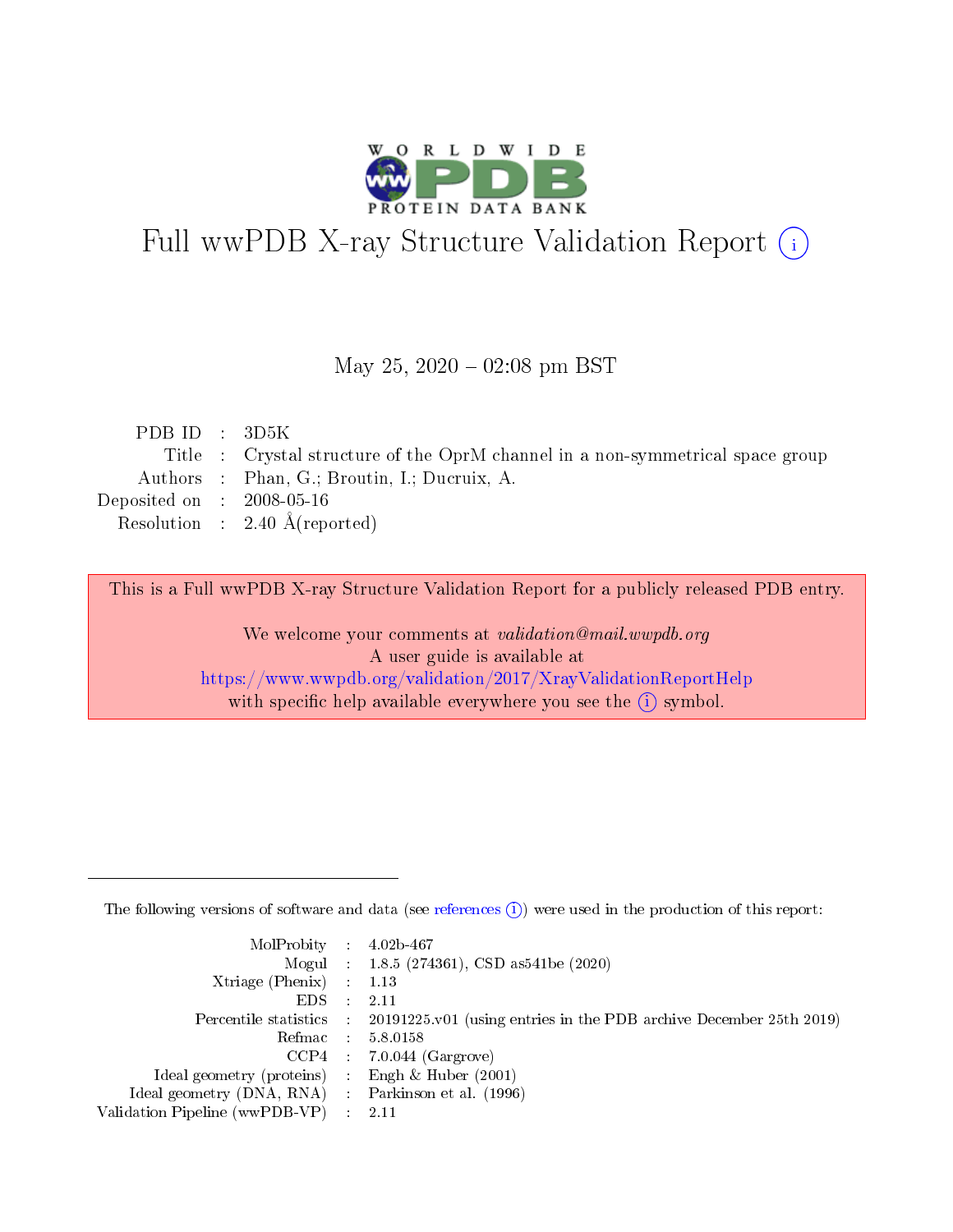# 1 [O](https://www.wwpdb.org/validation/2017/XrayValidationReportHelp#overall_quality)verall quality at a glance  $(i)$

The following experimental techniques were used to determine the structure: X-RAY DIFFRACTION

The reported resolution of this entry is 2.40 Å.

Percentile scores (ranging between 0-100) for global validation metrics of the entry are shown in the following graphic. The table shows the number of entries on which the scores are based.



| Metric                | Whole archive<br>$(\#\text{Entries})$ | Similar resolution<br>$(\#\text{Entries},\, \text{resolution}\; \text{range}(\textup{\AA}))$ |
|-----------------------|---------------------------------------|----------------------------------------------------------------------------------------------|
| $R_{free}$            | 130704                                | $3907(2.40-2.40)$                                                                            |
| Clashscore            | 141614                                | $4398(2.40-2.40)$                                                                            |
| Ramachandran outliers | 138981                                | $4318 (2.40 - 2.40)$                                                                         |
| Sidechain outliers    | 138945                                | $4319(2.40-2.40)$                                                                            |
| RSRZ outliers         | 127900                                | $3811 (2.40 - 2.40)$                                                                         |

The table below summarises the geometric issues observed across the polymeric chains and their fit to the electron density. The red, orange, yellow and green segments on the lower bar indicate the fraction of residues that contain outliers for  $>=3, 2, 1$  and 0 types of geometric quality criteria respectively. A grey segment represents the fraction of residues that are not modelled. The numeric value for each fraction is indicated below the corresponding segment, with a dot representing fractions <=5% The upper red bar (where present) indicates the fraction of residues that have poor fit to the electron density. The numeric value is given above the bar.

| Mol | Chain   Length | Quality of chain |                   |
|-----|----------------|------------------|-------------------|
|     | 474            | 87%              | 8%<br>$\cdot$ .   |
|     | 474            | 89%              | 7%                |
|     | 474            | $\%$<br>90%      | $5\% \cdot \cdot$ |

The following table lists non-polymeric compounds, carbohydrate monomers and non-standard residues in protein, DNA, RNA chains that are outliers for geometric or electron-density-fit criteria:

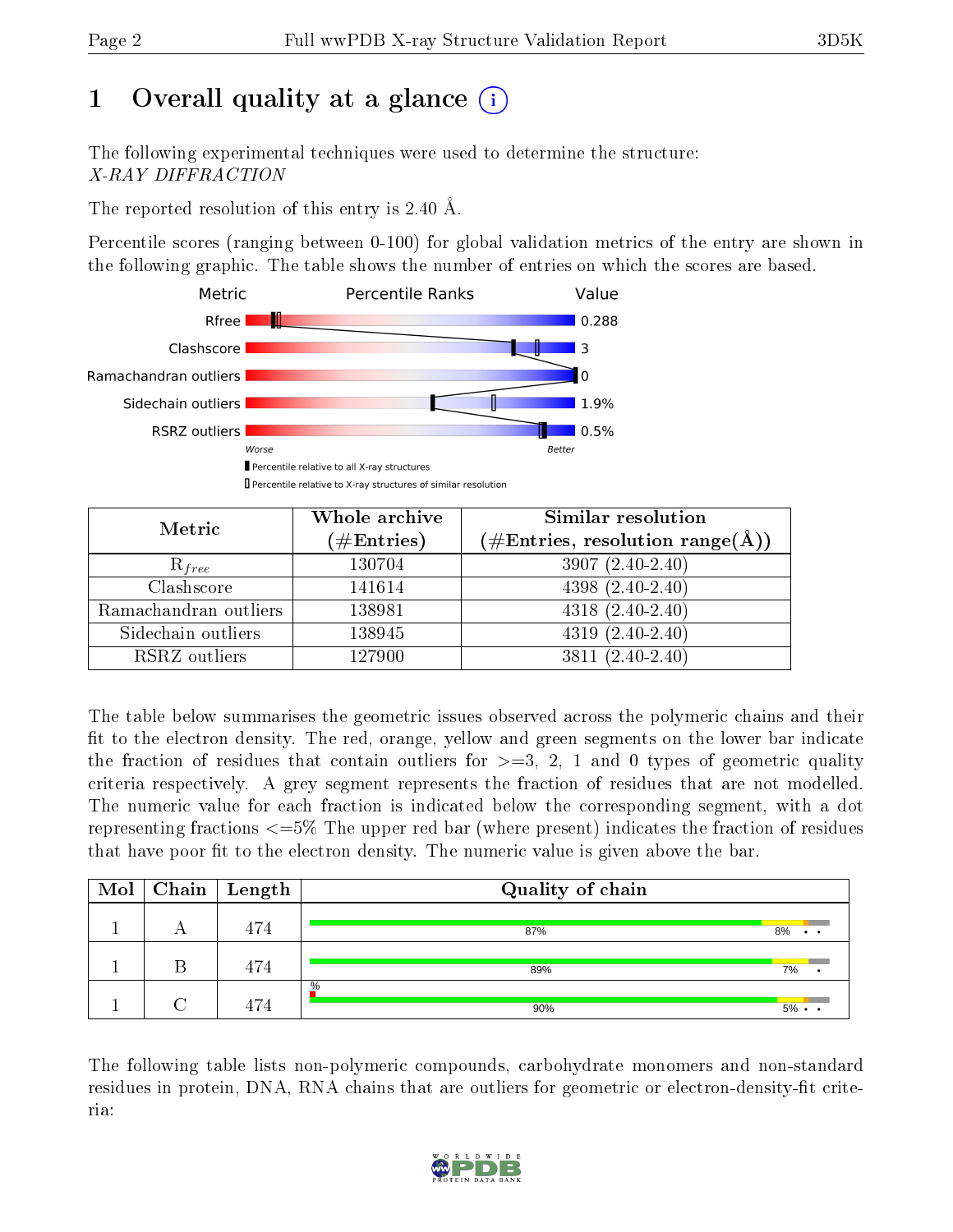|                     |  |  | Mol   Type   Chain   Res   Chirality   Geometry   Clashes   Electron density |
|---------------------|--|--|------------------------------------------------------------------------------|
| $1 \vert SCY \vert$ |  |  |                                                                              |

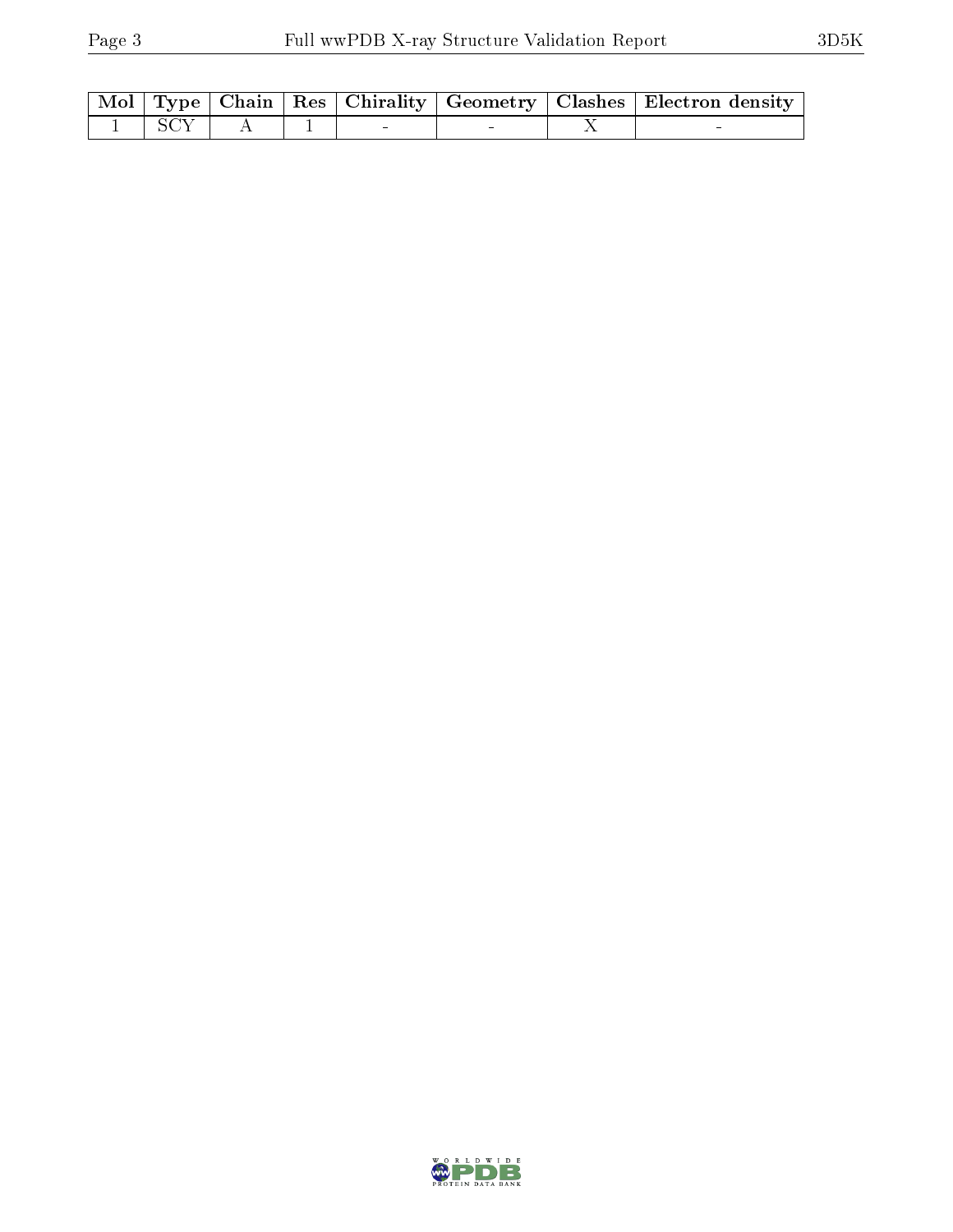# 2 Entry composition (i)

There are 4 unique types of molecules in this entry. The entry contains 11019 atoms, of which 0 are hydrogens and 0 are deuteriums.

In the tables below, the ZeroOcc column contains the number of atoms modelled with zero occupancy, the AltConf column contains the number of residues with at least one atom in alternate conformation and the Trace column contains the number of residues modelled with at most 2 atoms.

| Mol | Chain | Residues | Atoms |                |     |       | ZeroOcc   AltConf | $\sqrt{\phantom{a}}$ Trace |  |
|-----|-------|----------|-------|----------------|-----|-------|-------------------|----------------------------|--|
|     |       | 455      | Total |                |     |       |                   |                            |  |
|     |       |          | 3490  | 2184           | 621 | 682 3 |                   |                            |  |
|     |       | 455      | Total | $\overline{C}$ | N   |       | -S                |                            |  |
|     |       |          | 3490  | 2184           | 621 | 682 3 |                   |                            |  |
|     |       | 455      | Total | C              | N   |       | -S                |                            |  |
|     |       | 3490     | 2184  | 621            | 682 | -3    |                   |                            |  |

Molecule 1 is a protein called Outer membrane protein oprM.

| Chain          | Residue | Modelled   | Actual | Comment               | Reference                         |
|----------------|---------|------------|--------|-----------------------|-----------------------------------|
| А              | 469     | HIS        |        | <b>EXPRESSION TAG</b> | Q51487<br>UNP                     |
| A              | 470     | HIS        |        | <b>EXPRESSION TAG</b> | Q51487<br>UNP                     |
| А              | 471     | <b>HIS</b> |        | <b>EXPRESSION TAG</b> | $Q51\overline{487}$<br><b>UNP</b> |
| A              | 472     | HIS        |        | <b>EXPRESSION TAG</b> | <b>UNP Q51487</b>                 |
| А              | 473     | <b>HIS</b> |        | <b>EXPRESSION TAG</b> | Q51487<br>UNP                     |
| А              | 474     | HIS        |        | <b>EXPRESSION TAG</b> | <b>UNP</b><br>Q51487              |
| B              | 469     | <b>HIS</b> |        | <b>EXPRESSION TAG</b> | <b>UNP</b><br>Q51487              |
| B              | 470     | HIS        |        | <b>EXPRESSION TAG</b> | Q51487<br><b>UNP</b>              |
| B              | 471     | <b>HIS</b> |        | <b>EXPRESSION TAG</b> | <b>UNP</b><br>Q51487              |
| B              | 472     | HIS        |        | <b>EXPRESSION TAG</b> | Q51487<br>UNP                     |
| B              | 473     | HIS        |        | <b>EXPRESSION TAG</b> | Q51487<br>UNP                     |
| B              | 474     | HIS        |        | <b>EXPRESSION TAG</b> | Q51487<br>UNP                     |
| C              | 469     | HIS        |        | <b>EXPRESSION TAG</b> | Q51487<br>UNP                     |
| $\overline{C}$ | 470     | HIS        |        | <b>EXPRESSION TAG</b> | UNP<br>Q51487                     |
| $\rm C$        | 471     | HIS        |        | <b>EXPRESSION TAG</b> | Q51487<br>UNP                     |
| $\rm C$        | 472     | HIS        |        | <b>EXPRESSION TAG</b> | Q51487<br>UNP                     |
| $\rm C$        | 473     | HIS        |        | <b>EXPRESSION TAG</b> | Q51487<br>UNP                     |
| C              | 474     | HIS        |        | <b>EXPRESSION TAG</b> | UNP<br>Q51487                     |

There are 18 discrepancies between the modelled and reference sequences:

• Molecule 2 is SODIUM ION (three-letter code: NA) (formula: Na).

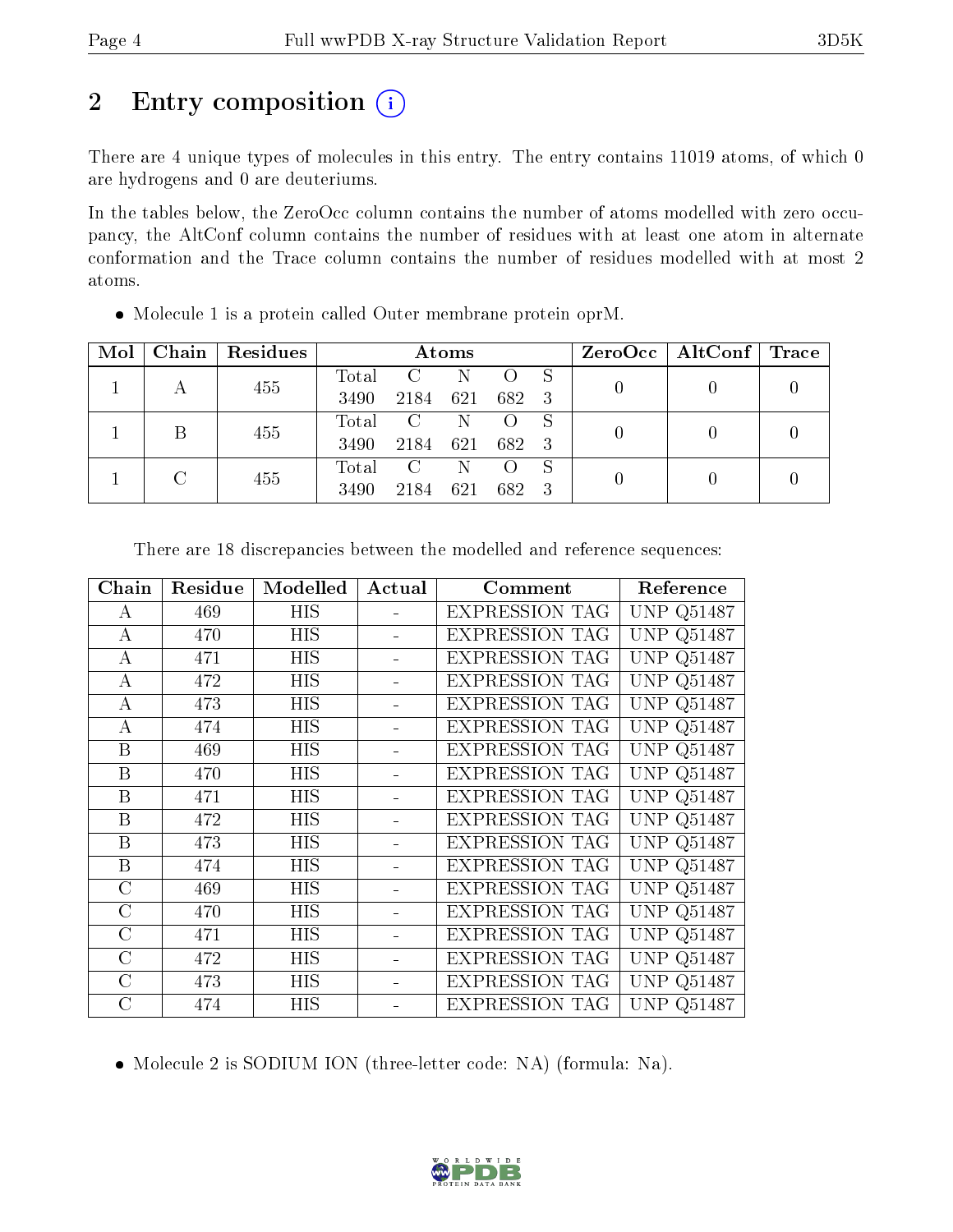|   | Mol   Chain   Residues | Atoms              | ZeroOcc   AltConf |
|---|------------------------|--------------------|-------------------|
|   | 5                      | Total Na<br>5<br>5 |                   |
|   |                        | Total Na<br>2      |                   |
| 2 |                        | Total Na           |                   |

Molecule 3 is CHLORIDE ION (three-letter code: CL) (formula: Cl).

|  | $\text{Mol}$   Chain   Residues | Atoms    | └ ZeroOcc   AltConf |  |
|--|---------------------------------|----------|---------------------|--|
|  |                                 | Total Cl |                     |  |

• Molecule 4 is water.

| Mol | Chain   Residues | Atoms                                   | $ZeroOcc$   AltConf |
|-----|------------------|-----------------------------------------|---------------------|
|     | 180              | Total<br>180<br>180                     |                     |
|     | 183              | Total<br>183<br>183                     |                     |
|     | 176              | Total<br>$\left( \right)$<br>176<br>176 |                     |

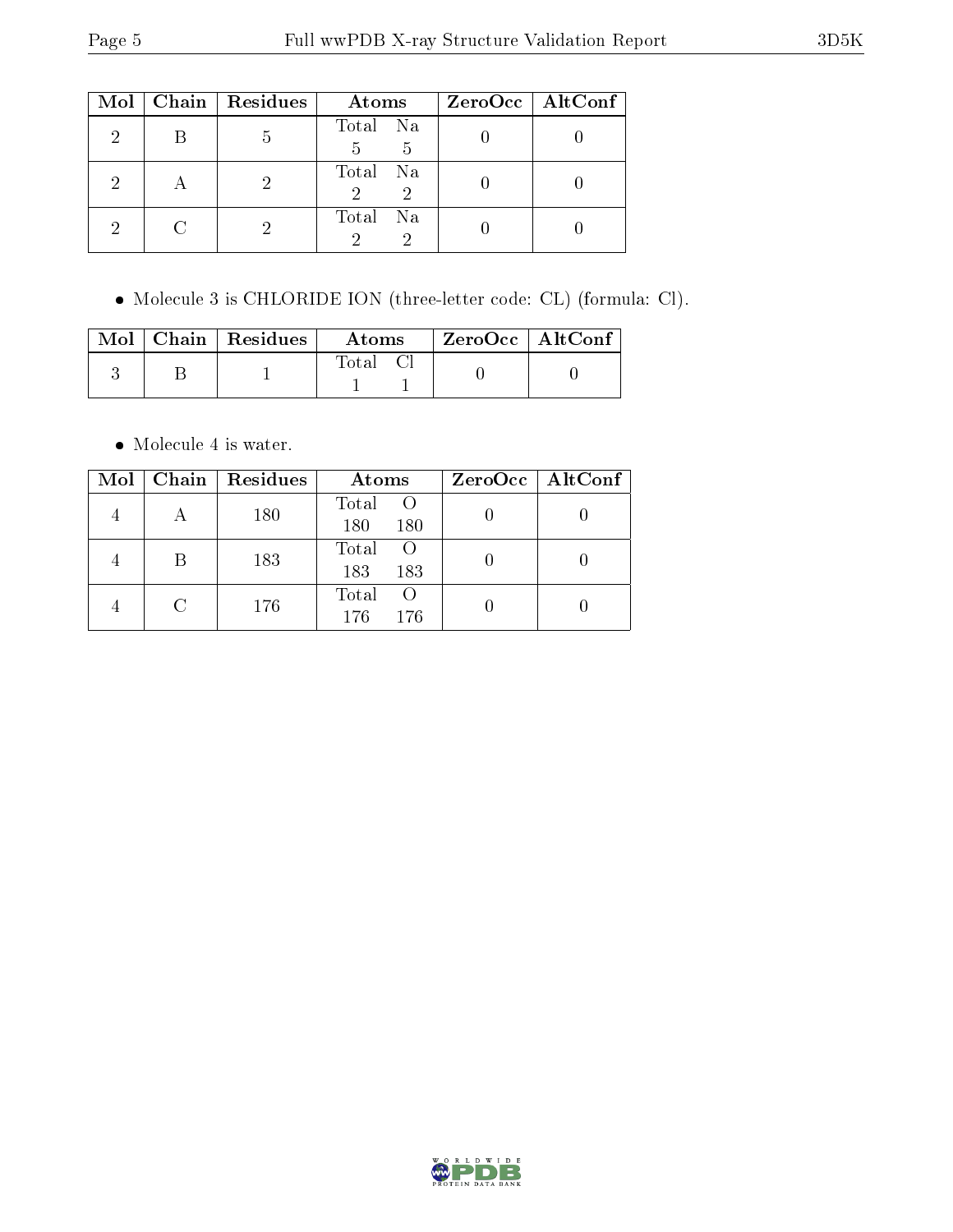## 3 Residue-property plots  $(i)$

These plots are drawn for all protein, RNA and DNA chains in the entry. The first graphic for a chain summarises the proportions of the various outlier classes displayed in the second graphic. The second graphic shows the sequence view annotated by issues in geometry and electron density. Residues are color-coded according to the number of geometric quality criteria for which they contain at least one outlier: green  $= 0$ , yellow  $= 1$ , orange  $= 2$  and red  $= 3$  or more. A red dot above a residue indicates a poor fit to the electron density (RSRZ  $> 2$ ). Stretches of 2 or more consecutive residues without any outlier are shown as a green connector. Residues present in the sample, but not in the model, are shown in grey.



• Molecule 1: Outer membrane protein oprM

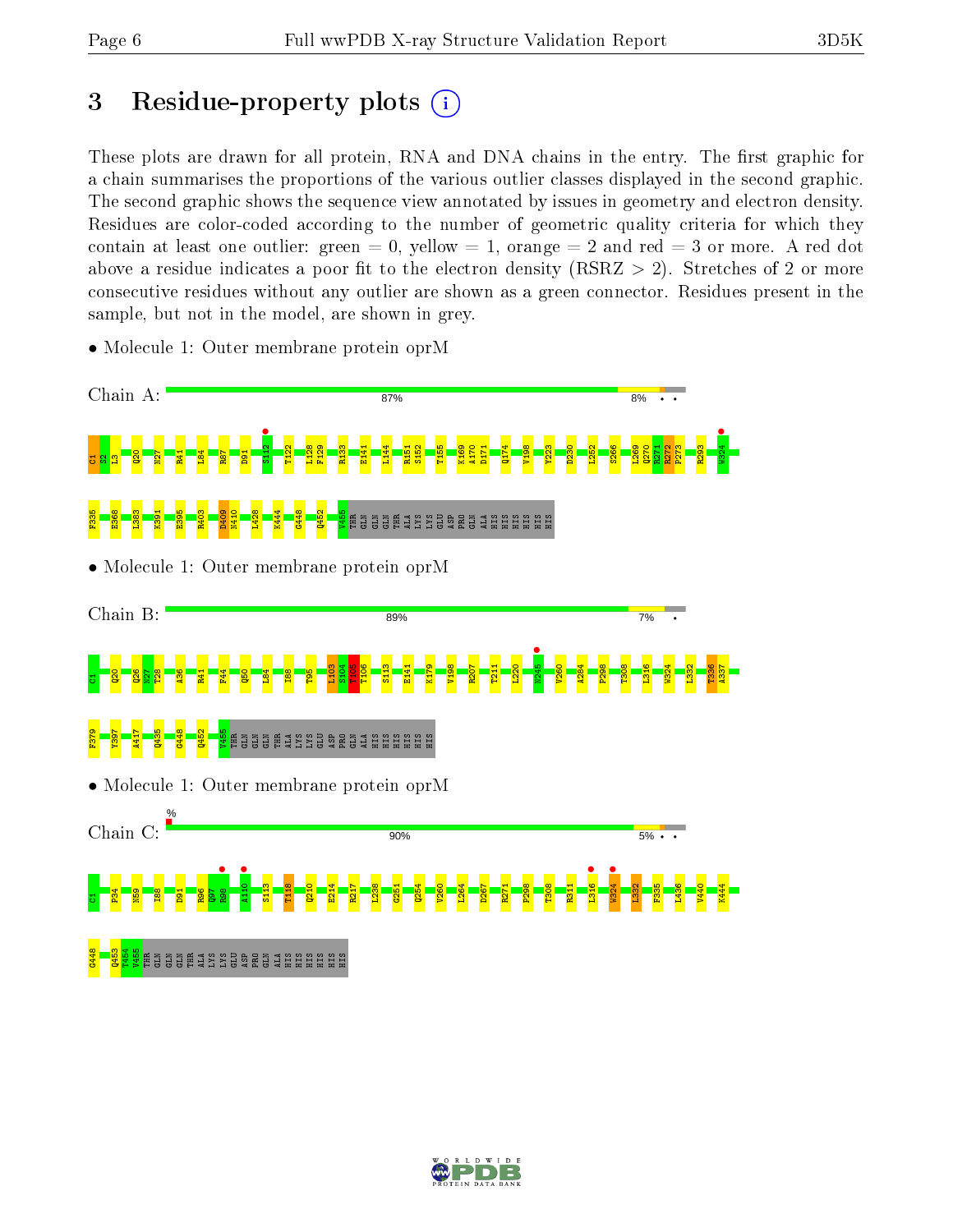# 4 Data and refinement statistics  $(i)$

| Property                                                   | Value                                           | Source     |
|------------------------------------------------------------|-------------------------------------------------|------------|
| Space group                                                | P 21 21 21                                      | Depositor  |
| Cell constants                                             | $70.20\text{\AA}$<br>73.90Å<br>344.50Å          |            |
| a, b, c, $\alpha$ , $\beta$ , $\gamma$                     | $90.00^\circ$<br>$90.00^\circ$<br>$90.00^\circ$ | Depositor  |
| Resolution $(A)$                                           | $-2.40$<br>35.00                                | Depositor  |
|                                                            | 36.71<br>$-2.40$                                | <b>EDS</b> |
| % Data completeness                                        | $100.0 (35.00-2.40)$                            | Depositor  |
| (in resolution range)                                      | 86.4 (36.71-2.40)                               | <b>EDS</b> |
| $\mathrm{R}_{merge}$                                       | (Not available)                                 | Depositor  |
| $\mathrm{R}_{sym}$                                         | (Not available)                                 | Depositor  |
| $\langle I/\sigma(I) \rangle^{-1}$                         | $\overline{6.18}$ (at 2.39Å)                    | Xtriage    |
| Refinement program                                         | <b>REFMAC 5.2.0019</b>                          | Depositor  |
|                                                            | $\overline{0.236}$ ,<br>0.293                   | Depositor  |
| $R, R_{free}$                                              | 0.235<br>0.288<br>$\ddot{\phantom{a}}$          | DCC        |
| $R_{free}$ test set                                        | 5058 reflections $(7.13\%)$                     | wwPDB-VP   |
| Wilson B-factor $(A^2)$                                    | 30.7                                            | Xtriage    |
| Anisotropy                                                 | 0.270                                           | Xtriage    |
| Bulk solvent $k_{sol}$ (e/Å <sup>3</sup> ), $B_{sol}(A^2)$ | $0.35$ , 15.3                                   | <b>EDS</b> |
| $\overline{L-test for}$ twinning <sup>2</sup>              | $< L >$ = 0.39, $< L2$ > = 0.21                 | Xtriage    |
| Estimated twinning fraction                                | $0.085$ for k,h,-l                              | Xtriage    |
| $F_o, F_c$ correlation                                     | 0.91                                            | <b>EDS</b> |
| Total number of atoms                                      | 11019                                           | wwPDB-VP   |
| Average B, all atoms $(A^2)$                               | 31.0                                            | wwPDB-VP   |

Xtriage's analysis on translational NCS is as follows: The largest off-origin peak in the Patterson function is  $4.34\%$  of the height of the origin peak. No significant pseudotranslation is detected.

<sup>&</sup>lt;sup>2</sup>Theoretical values of  $\langle |L| \rangle$ ,  $\langle L^2 \rangle$  for acentric reflections are 0.5, 0.333 respectively for untwinned datasets, and 0.375, 0.2 for perfectly twinned datasets.



<span id="page-6-1"></span><span id="page-6-0"></span><sup>1</sup> Intensities estimated from amplitudes.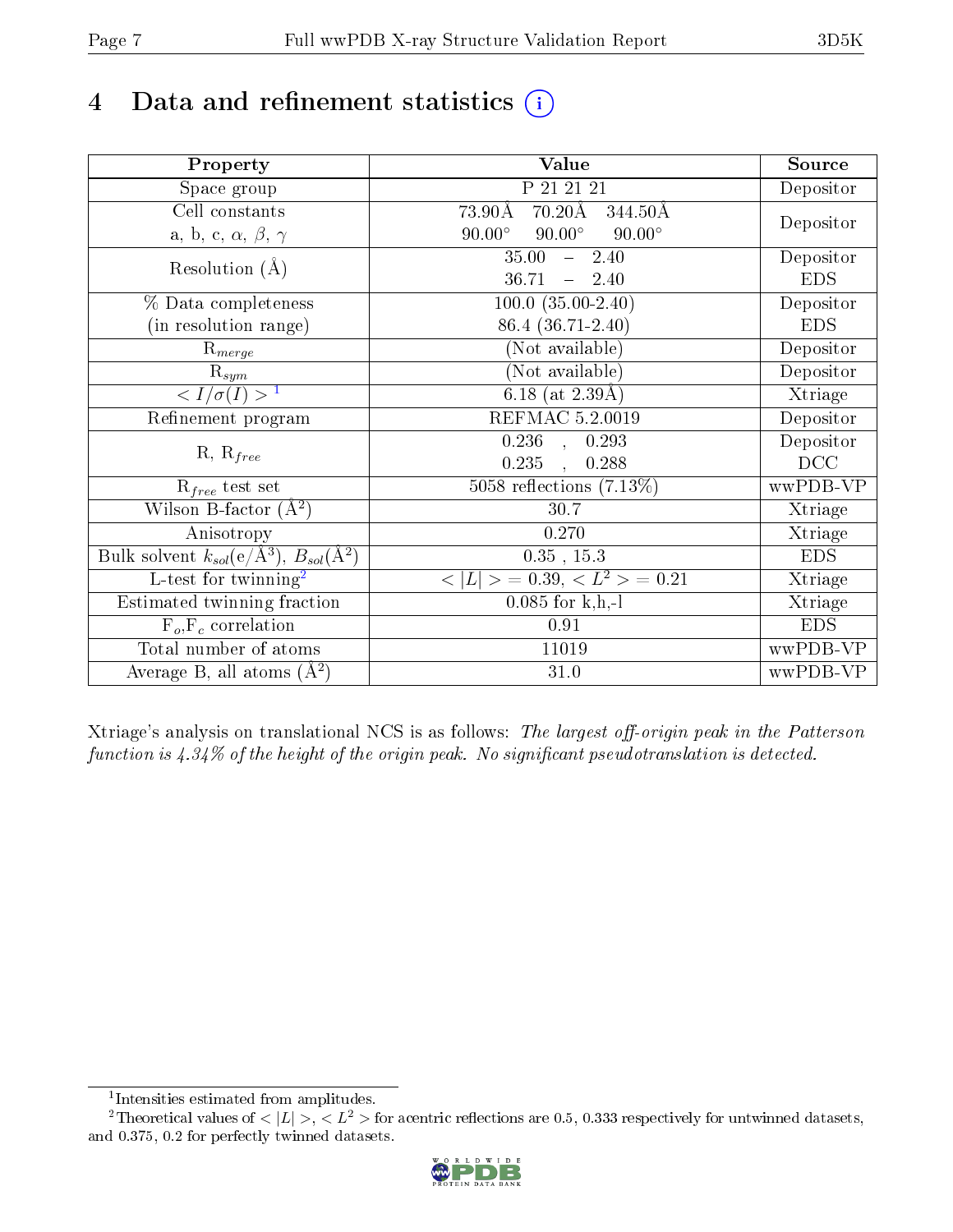# 5 Model quality  $(i)$

## 5.1 Standard geometry  $(i)$

Bond lengths and bond angles in the following residue types are not validated in this section: NA, SCY, CL

The Z score for a bond length (or angle) is the number of standard deviations the observed value is removed from the expected value. A bond length (or angle) with  $|Z| > 5$  is considered an outlier worth inspection. RMSZ is the root-mean-square of all Z scores of the bond lengths (or angles).

| Mol | Chain  |      | Bond lengths | Bond angles |                  |  |
|-----|--------|------|--------------|-------------|------------------|--|
|     |        | RMSZ | $\# Z  > 5$  | RMSZ        | $\ Z\  > 5$      |  |
|     |        | 0.39 | 0/3537       | 0.49        | 0/4811           |  |
|     | В      | 0.39 | 0/3537       | 0.59        | $4/4811(0.1\%)$  |  |
|     | $\cap$ | 0.37 | 0/3537       | 0.51        | $2/4811~(0.0\%)$ |  |
| AH  | ΑH     | 0.38 |              | 0.53        | $^\prime 14433$  |  |

Chiral center outliers are detected by calculating the chiral volume of a chiral center and verifying if the center is modelled as a planar moiety or with the opposite hand.A planarity outlier is detected by checking planarity of atoms in a peptide group, atoms in a mainchain group or atoms of a sidechain that are expected to be planar.

|  | Mol   Chain   $\#\text{Chirality outliers}$   $\#\text{Planarity outliers}$ |
|--|-----------------------------------------------------------------------------|
|  |                                                                             |
|  |                                                                             |
|  |                                                                             |

There are no bond length outliers.

All (6) bond angle outliers are listed below:

| Mol | Chain  | Res     | Type       | Atoms      |         | Observed $(°)$ | Ideal $(°)$ |
|-----|--------|---------|------------|------------|---------|----------------|-------------|
|     |        | 337     | ALA        | $N$ -CA-CB | 14.92   | 130.98         | 110.10      |
|     | $\cap$ | 453     | GL N       | $O-C-N$    | 9.66    | 138.16         | 122.70      |
|     | B      | $106\,$ | THR.       | $N$ -CA-CB | 9.15    | 127.68         | 110.30      |
|     | $\cap$ | 453     | <b>GLN</b> | $CA-C-N$   | $-7.39$ | 100.93         | 117.20      |
|     | R      | $106\,$ | THR.       | $N$ -CA-C  | $-6.55$ | 93.31          | 111.00      |
|     |        | $105\,$ | THR.       | $N$ -CA-C  | 5.44    | 125.69         | 111.00      |

There are no chirality outliers.

All (2) planarity outliers are listed below:

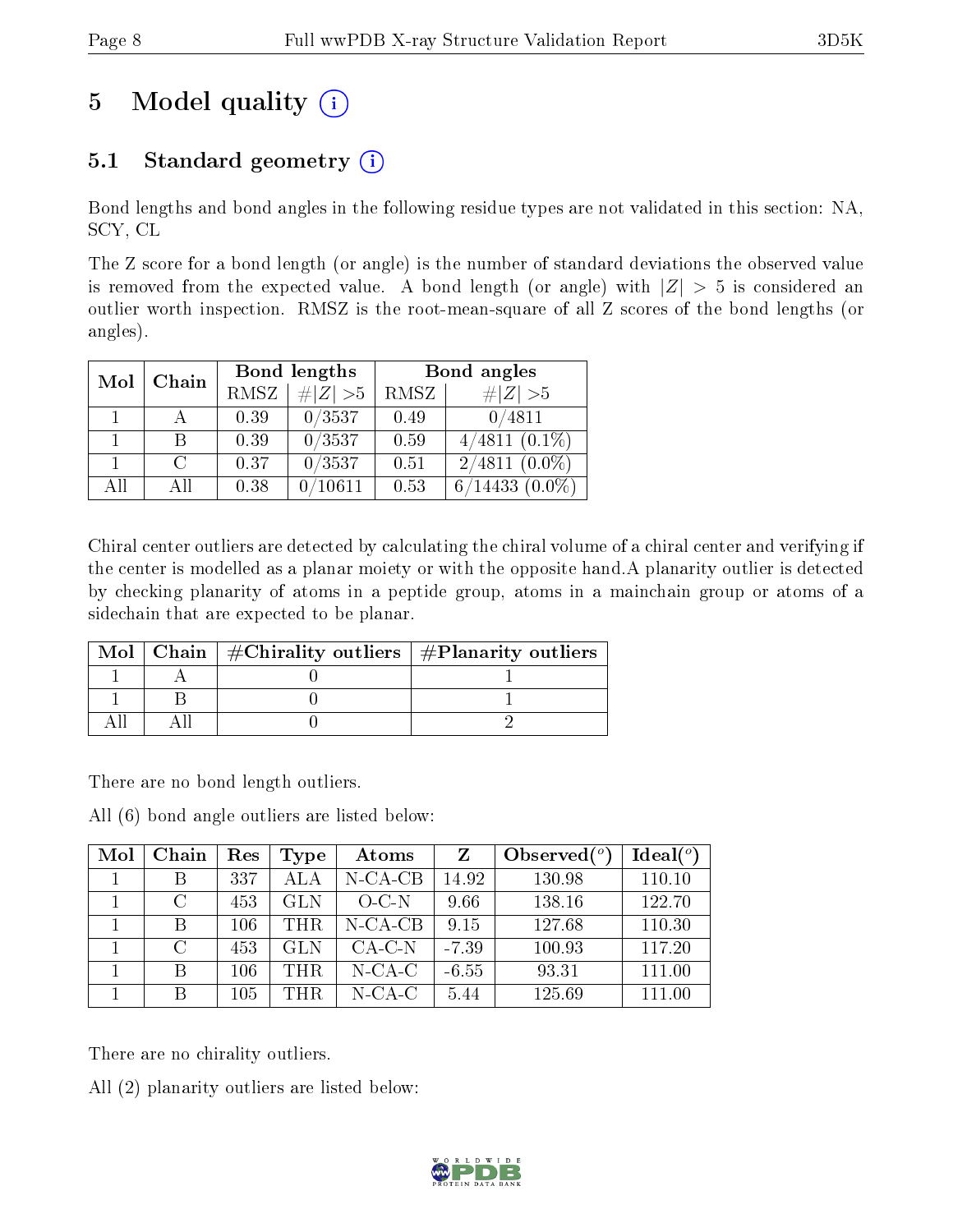| Mol | Chain | Res | Type | Group     |
|-----|-------|-----|------|-----------|
|     |       |     |      | Mainchain |
|     |       | 105 | нь   | Peptide   |

### $5.2$  Too-close contacts  $(i)$

In the following table, the Non-H and H(model) columns list the number of non-hydrogen atoms and hydrogen atoms in the chain respectively. The H(added) column lists the number of hydrogen atoms added and optimized by MolProbity. The Clashes column lists the number of clashes within the asymmetric unit, whereas Symm-Clashes lists symmetry related clashes.

| Mol           | Chain     | Non-H | H (model) | H(added) | <b>Clashes</b> | <b>Symm-Clashes</b> |
|---------------|-----------|-------|-----------|----------|----------------|---------------------|
|               | А         | 3490  |           | 3467     | 24             |                     |
|               | В         | 3490  |           | 3467     | 17             |                     |
|               | $\bigcap$ | 3490  |           | 3466     | 18             |                     |
| $\mathcal{D}$ | А         | 2     |           |          |                |                     |
| $\mathcal{D}$ | В         | G     |           |          |                |                     |
| 2             | C         | 2     |           |          |                |                     |
| 3             | В         |       |           |          |                |                     |
| 4             | А         | 180   |           |          |                |                     |
| 4             | В         | 183   |           |          |                |                     |
| 4             | ◯         | 176   |           |          |                |                     |
| All           | All       | 11019 |           | 10400    | 55             |                     |

The all-atom clashscore is defined as the number of clashes found per 1000 atoms (including hydrogen atoms). The all-atom clashscore for this structure is 3.

All (55) close contacts within the same asymmetric unit are listed below, sorted by their clash magnitude.

| Atom-1            | Atom-2                             | Interatomic<br>distance $(A)$ | Clash<br>overlap<br>(A) |
|-------------------|------------------------------------|-------------------------------|-------------------------|
| 1: A: 1: SCY: HE2 | 1:A:128:LEU:O                      | 1.35                          | 1.26                    |
| 1: A: 1: SCY: CE  | 1:A:128:LEU:O                      | 2.25                          | 0.80                    |
| 1:B:41:ARG:HH21   | 1:B:452:GLN:NE2                    | 1.79                          | 0.79                    |
| 1:C:251:GLY:H     | $\overline{1:\rm C}$ :254:GLN:HE21 | 1.33                          | 0.75                    |
| 1:B:41:ARG:HH21   | 1:B:452:GLN:HE21                   | 1.33                          | 0.73                    |
| 1:C:34:PRO:HG2    | 1:C:271:ARG:HE                     | 1.56                          | 0.70                    |
| 1:B:36:ALA:HA     | 1:B:448:GLY:HA2                    | 1.76                          | 0.67                    |
| 1:A:1:SCY:HE3     | 1:A:133:ARG:NH2                    | 2.10                          | 0.66                    |
| 1:C:251:GLY:H     | 1:C:254:GLN:NE2                    | 1.98                          | 0.62                    |
| 1:C:91:ASP:HB2    | 1:C:118:THR:HG22                   | 1.85                          | 0.59                    |
| 1:B:308:THR:HB    | 1: B: 316: LEU: O                  | 2.04                          | 0.58                    |
| 1:A:41:ARG:HH21   | 1: A: 452: GLN: NE2                | 2.03                          | 0.57                    |

Continued on next page...

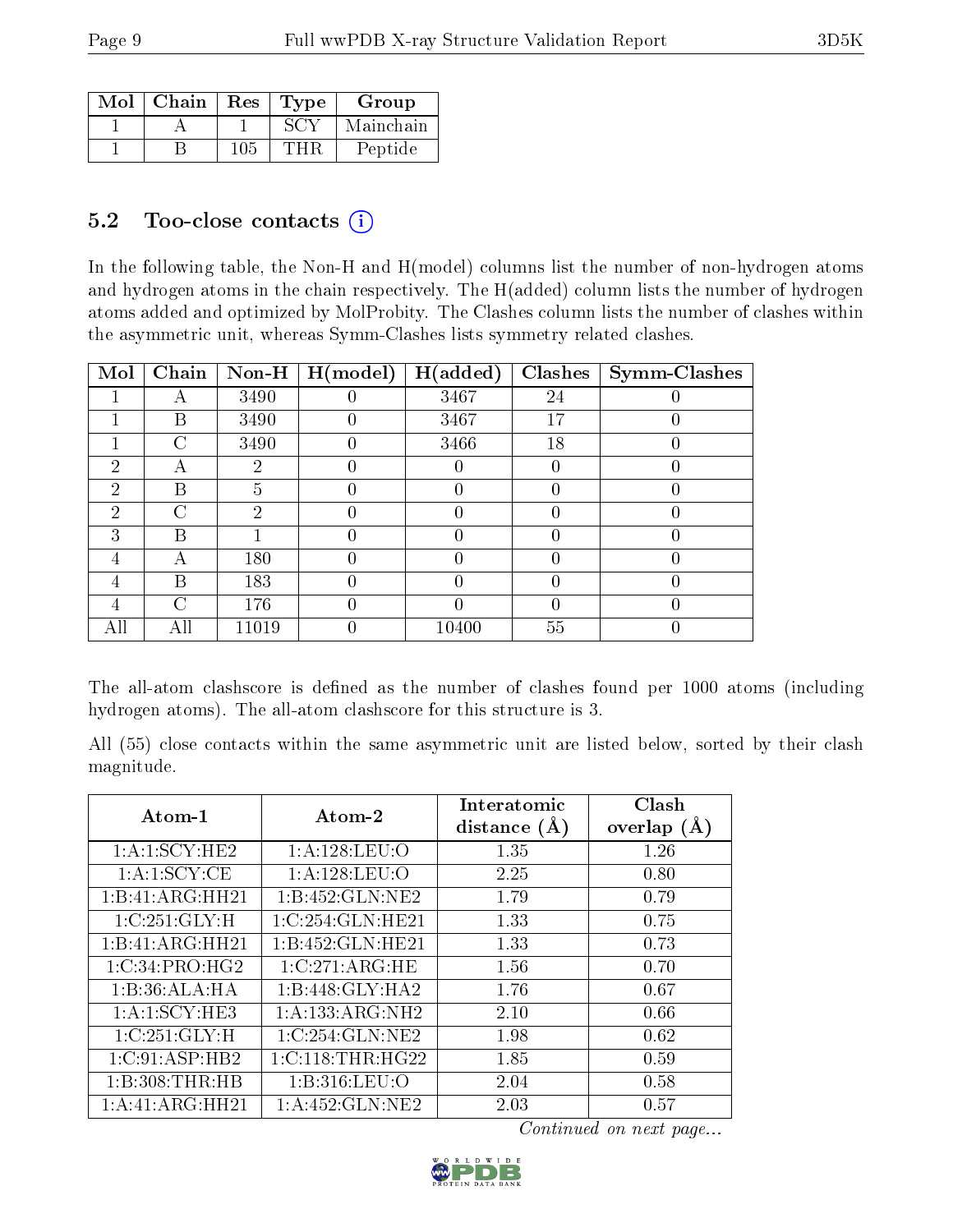| Continuata from previous page       |                               | Interatomic    | Clash         |
|-------------------------------------|-------------------------------|----------------|---------------|
| Atom-1                              | Atom-2                        | distance $(A)$ | overlap $(A)$ |
| 1:A:266:SER:HA                      | 1:A:269:LEU:HD12              | 1.89           | 0.55          |
| 1:A:444:LYS:HA                      | 1: A:448: GLY:HA2             | 1.89           | $0.55\,$      |
| $1: A:391: LYS: \overline{O}$       | 1: A:395: GLU:HG2             | 2.08           | $0.54\,$      |
| 1: A: 198: VAL: O                   | 1: A: 198: VAL:HG12           | 2.07           | 0.53          |
| 1:B:88:ILE:HB                       | 1:C:335:PHE:HB3               | 1.90           | $0.52\,$      |
| 1: B: 179: LYS: HG3                 | 1:B:220:LEU:HD11              | 1.91           | 0.52          |
| 1: A:87: ARG: HG3                   | 1:B:336:THR:HG22              | 1.91           | 0.52          |
| 1:A:1:SCY:HE3                       | 1:A:133:ARG:HH21              | 1.73           | 0.52          |
| 1:A:335:PHE:HB3                     | 1:C:88:ILE:HB                 | 1.91           | 0.52          |
| 1:C:96:ARG:HG3                      | 1:C:113:SER:HB3               | 1.92           | 0.51          |
| 1:B:103:LEU:HD12                    | 1:C:311:ARG:HH21              | 1.76           | 0.50          |
| $1:A:272:ARG:\overline{\text{NH2}}$ | 1:A:368:GLU:OE1               | 2.38           | 0.49          |
| 1:B:141:GLU:HB3                     | 1:B:284:ALA:HB2               | 1.94           | 0.48          |
| 1: B:95:THR:O                       | 1:B:113:SER:HA                | 2.14           | 0.48          |
| 1:C:113:SER:O                       | 1:C:311:ARG:HG3               | 2.14           | 0.48          |
| 1:C:210:GLN:O                       | 1:C:214:GLU:HG2               | 2.14           | 0.47          |
| 1:A:3:LEU:HD13                      | 1:A:293:ARG:HB3               | 1.95           | 0.47          |
| 1:B:20:GLN:HE22                     | 1:B:26:GLN:HA                 | 1.81           | 0.46          |
| 1:C:444:LYS:HA                      | 1:C:448:GLY:HA2               | 1.97           | 0.46          |
| 1:A:383:LEU:HD23                    | 1: A:428: LEU: HD12           | 1.98           | 0.46          |
| 1:B:397:TYR:HA                      | 1:B:417:ALA:HB1               | 1.96           | 0.46          |
| 1: A: 155: THR: HB                  | 1:A:448:GLY:HA3               | 1.98           | 0.45          |
| 1:B:207:ARG:O                       | 1:B:211:THR:HG23              | 2.17           | 0.45          |
| 1:A:1:SCY:HA                        | 1: A:129: PHE: HA             | 2.00           | 0.44          |
| 1:C:436:LEU:O                       | 1:C:440:VAL:HG23              | 2.17           | 0.44          |
| 1: A:20: GLN: HE22                  | 1:A:27:ASN:H                  | 1.66           | 0.43          |
| 1:C:264:LEU:O                       | 1:C:267:ASP:HB2               | 2.19           | 0.43          |
| 1:A:171:ASP:OD2                     | 1:A:230:ASP:OD2               | 2.37           | 0.42          |
| 1:B:44:PHE:O                        | 1:B:50:GLN:NE2                | 2.50           | 0.42          |
| 1:A:174:GLN:HB3                     | 1: A:223:TYR:CE2              | 2.54           | 0.42          |
| 1:B:379:PHE:HB3                     | 1:B:435:GLN:HG3               | 2.00           | 0.42          |
| 1:A:84:LEU:HD21                     | 1: A: 133: ARG: HG3           | 2.02           | 0.42          |
| 1:C:59:ASN:HB2                      | 1:C:238:LEU:O                 | 2.20           | 0.42          |
| 1:C:214:GLU:OE1                     | 1:C:217:ARG:NH1               | 2.53           | 0.41          |
| 1:A:151:ARG:O                       | $1:A:155:THR:H\overline{G23}$ | 2.21           | 0.41          |
| 1:A:152:SER:HB2                     | 1:A:273:PRO:HB2               | 2.02           | 0.41          |
| 1:C:298:PRO:HG3                     | 1:C:332:LEU:HG                | 2.03           | 0.41          |
| 1:A:170:ALA:HA                      | 1: A:252:LEU:HD11             | 2.03           | 0.41          |
| 1:B:324:TRP:CD1                     | 1:B:324:TRP:C                 | 2.94           | 0.41          |
| 1:C:308:THR:OG1                     | 1:C:316:LEU:O                 | 2.39           | 0.41          |
| 1:B:298:PRO:HG3                     | 1:B:332:LEU:HD13              | 2.03           | 0.41          |

Continued from previous page.

Continued on next page...

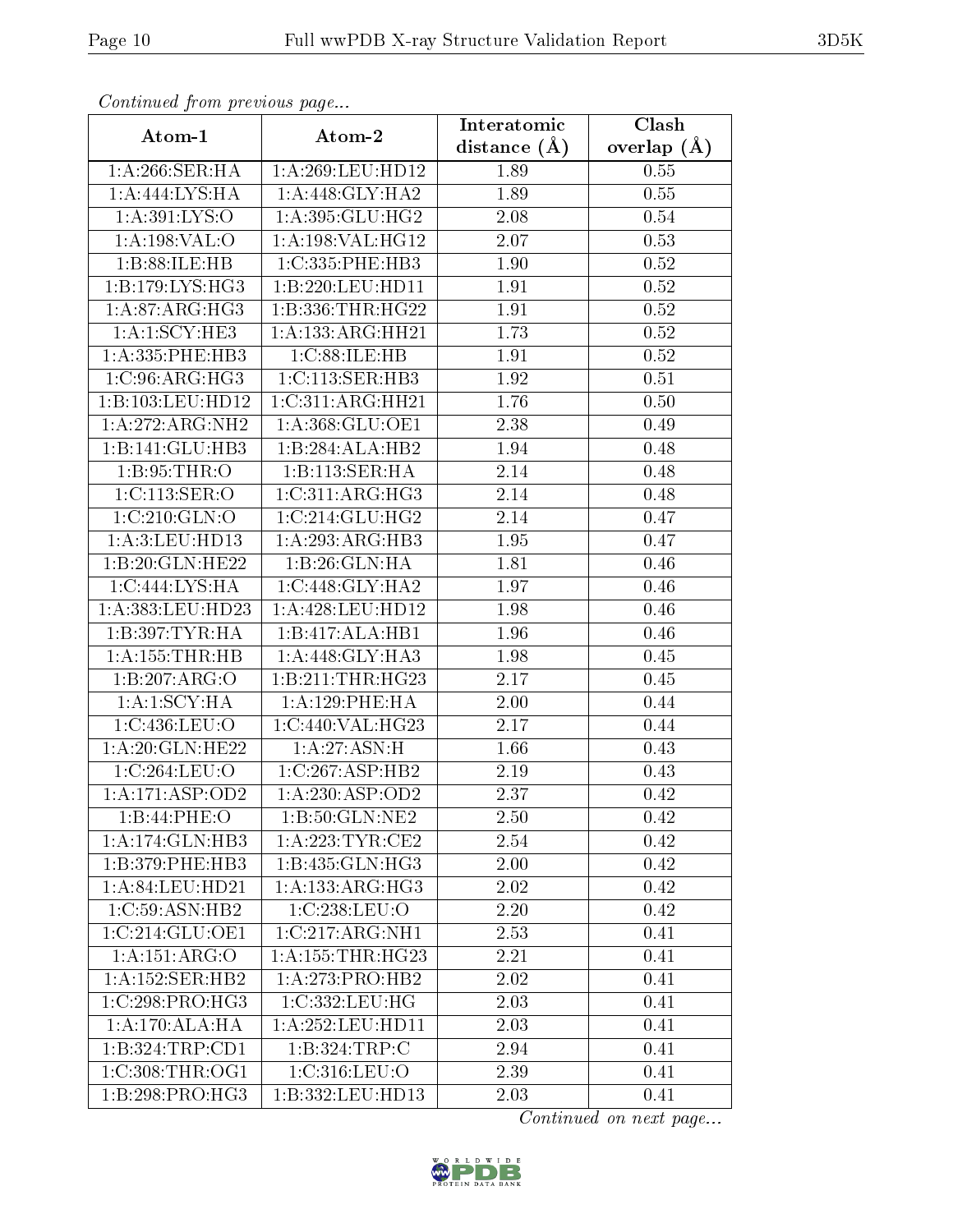| Atom-1             | Atom-2                     | Interatomic<br>distance $(\AA)$ | Clash<br>overlap $(A)$ |  |
|--------------------|----------------------------|---------------------------------|------------------------|--|
| 1: A:403: ARG:CD   | 1: A:409: ASP:OD2          | 2.69                            | 0.41                   |  |
| $1:C:324$ : TRP: C | $1 \text{ C}$ :324 TRP CD1 | 294                             | 1.40                   |  |

Continued from previous page...

There are no symmetry-related clashes.

### 5.3 Torsion angles  $(i)$

#### 5.3.1 Protein backbone  $(i)$

In the following table, the Percentiles column shows the percent Ramachandran outliers of the chain as a percentile score with respect to all X-ray entries followed by that with respect to entries of similar resolution.

The Analysed column shows the number of residues for which the backbone conformation was analysed, and the total number of residues.

| Mol | Chain   | Analysed          | Favoured     | Allowed    | Outliers | Percentiles |         |
|-----|---------|-------------------|--------------|------------|----------|-------------|---------|
|     |         | $453/474$ (96\%)  | 442 (98%)    | 11 $(2\%)$ |          |             | 100 100 |
|     | B.      | $453/474$ (96\%)  | 449 (99%)    | $4(1\%)$   |          | 100         | 100     |
|     | $\rm C$ | $453/474$ (96\%)  | 445 (98%)    | $8(2\%)$   |          | 100         | 100     |
| All | All     | $1359/1422(96\%)$ | $1336(98\%)$ | 23(2%)     |          | 100         | 100     |

There are no Ramachandran outliers to report.

#### 5.3.2 Protein sidechains (i)

In the following table, the Percentiles column shows the percent sidechain outliers of the chain as a percentile score with respect to all X-ray entries followed by that with respect to entries of similar resolution.

The Analysed column shows the number of residues for which the sidechain conformation was analysed, and the total number of residues.

| Mol | Chain                      | Analysed          | Rotameric  | Outliers  | Percentiles |
|-----|----------------------------|-------------------|------------|-----------|-------------|
|     | A                          | 357/374 (96%)     | 348 (98%)  | $9(2\%)$  | 67<br>47    |
|     | B.                         | 357/374 (96%)     | 350 (98%)  | $7(2\%)$  | 74<br>55    |
|     | $\overline{\phantom{a}}$ C | 357/374 (96%)     | 353 (99%)  | $4(1\%)$  | 87 <br>73   |
| All | All                        | $1071/1122(96\%)$ | 1051 (98%) | $20(2\%)$ | 75<br>57    |

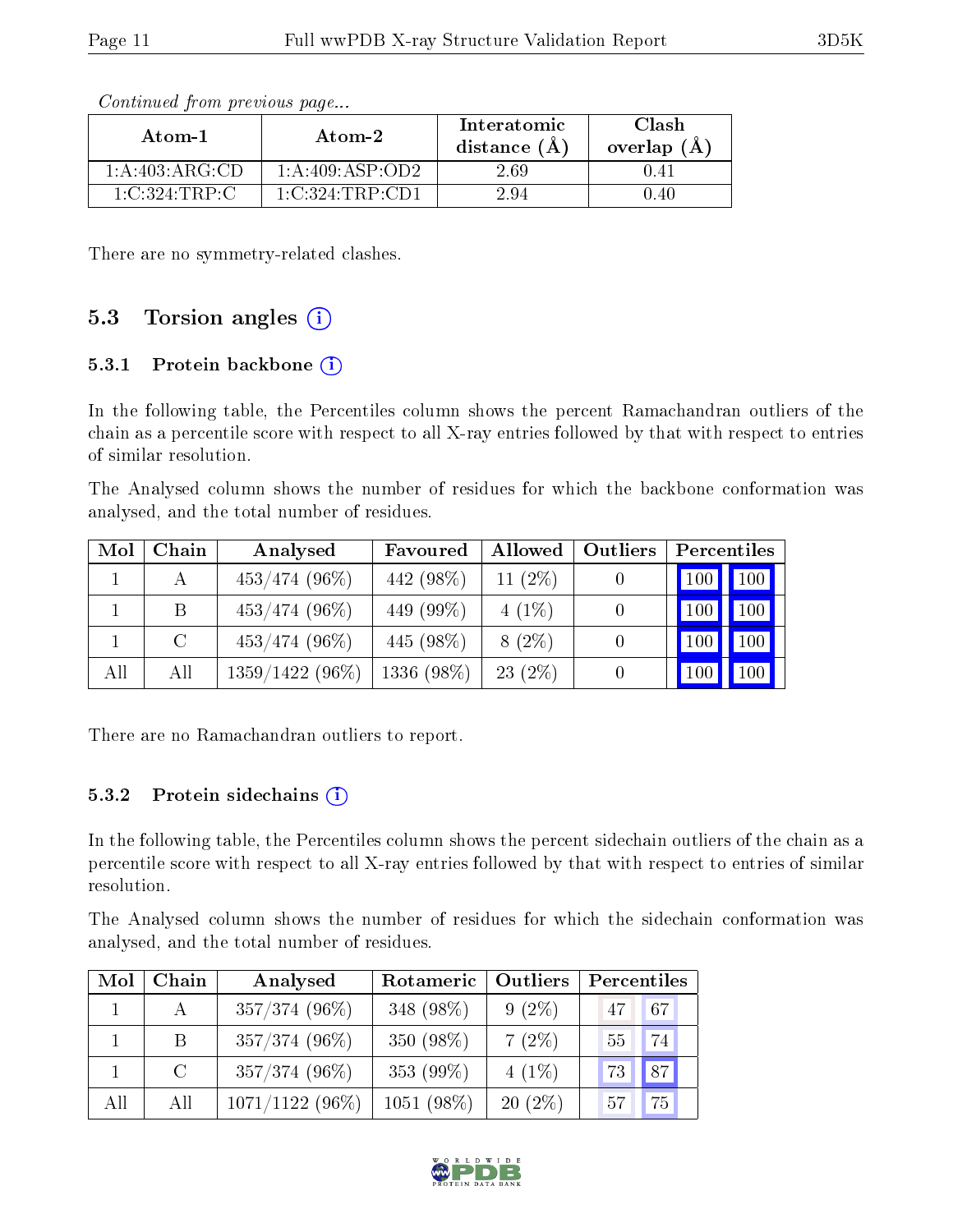| Mol            | Chain                               | Res              | Type                    |
|----------------|-------------------------------------|------------------|-------------------------|
| $\mathbf 1$    | $\overline{\rm A}$                  | 91               | $\overline{\text{ASP}}$ |
| $\mathbf{1}$   | $\overline{\rm A}$                  | 122              | <b>THR</b>              |
| $\overline{1}$ | $\overline{A}$                      | $\overline{1}41$ | $\overline{{\rm GLU}}$  |
| $\mathbf{1}$   | $\overline{A}$                      | 144              | <b>LEU</b>              |
| $\mathbf{1}$   | $\overline{A}$                      | 169              | <b>LYS</b>              |
| $\overline{1}$ | $\overline{A}$                      | 270              | $\overline{\text{GLN}}$ |
| $\mathbf{1}$   | $\overline{\rm A}$                  | 272              | $\rm{ARG}$              |
| $\overline{1}$ | $\overline{A}$                      | 409              | $\overline{\text{ASP}}$ |
| $\overline{1}$ | $\overline{\rm A}$                  | 410              | <b>ASN</b>              |
| $\overline{1}$ | $\overline{\mathrm{B}}$             | 28               | THR                     |
| $\overline{1}$ | $\overline{\mathrm{B}}$             | 84               | <b>LEU</b>              |
| $\mathbf{1}$   | Β                                   | 103              | <b>LEU</b>              |
| $\overline{1}$ | $\overline{\mathrm{B}}$             | 105              | THR                     |
| $\mathbf{1}$   | $\overline{\mathrm{B}}$             | 198              | <b>VAL</b>              |
| $\overline{1}$ | $\overline{\mathrm{B}}$             | 260              | $\overline{\text{VAL}}$ |
| $\mathbf{1}$   | $\overline{B}$                      | 336              | THR                     |
| $\mathbf{1}$   |                                     | 118              | THR                     |
| $\overline{1}$ | $\frac{\overline{C}}{\overline{C}}$ | 260              | $\overline{\text{VAL}}$ |
| $\mathbf{1}$   |                                     | 324              | TRP                     |
| $\overline{1}$ | $\overline{\rm C}$                  | 332              | LEU                     |

All (20) residues with a non-rotameric sidechain are listed below:

Some sidechains can be flipped to improve hydrogen bonding and reduce clashes. All (18) such sidechains are listed below:

| Mol          | Chain                   | Res             | Type                    |
|--------------|-------------------------|-----------------|-------------------------|
| $\mathbf{1}$ | А                       | 48              | GLN                     |
| $\mathbf{1}$ | $\overline{A}$          | 80              | $\overline{\text{GLN}}$ |
| $\mathbf 1$  | $\overline{\rm A}$      | 452             | <b>GLN</b>              |
| $\mathbf 1$  | $\overline{\mathrm{B}}$ | 20 <sup>7</sup> | $\overline{\text{GLN}}$ |
| 1            | B                       | 22              | <b>GLN</b>              |
| $\mathbf{1}$ | B                       | 26              | <b>GLN</b>              |
| $\mathbf 1$  | $\overline{\mathrm{B}}$ | 69              | $\overline{ASN}$        |
| $\mathbf{1}$ | B                       | 248             | $\overline{\text{GLN}}$ |
| $\mathbf{1}$ | $\overline{\mathrm{B}}$ | 427             | $\overline{\text{GLN}}$ |
| $\mathbf{1}$ | $\overline{\mathrm{B}}$ | 452             | <b>GLN</b>              |
| $\mathbf{1}$ | $\overline{\rm C}$      | 26              | <b>GLN</b>              |
| $\mathbf 1$  | $\overline{\rm C}$      | 48              | <b>GLN</b>              |
| $\mathbf{1}$ | $\overline{\rm C}$      | 59              | <b>ASN</b>              |
| $\mathbf{1}$ | $\overline{\text{C}}$   | 69              | <b>ASN</b>              |
| $\mathbf{1}$ | $\overline{\rm C}$      | 254             | <b>GLN</b>              |
| $\mathbf{1}$ | $\overline{\rm C}$      | 327             | $\overline{\text{GLN}}$ |
| $\mathbf 1$  | $\overline{\rm C}$      | 441             | <b>ASN</b>              |

Continued on next page...

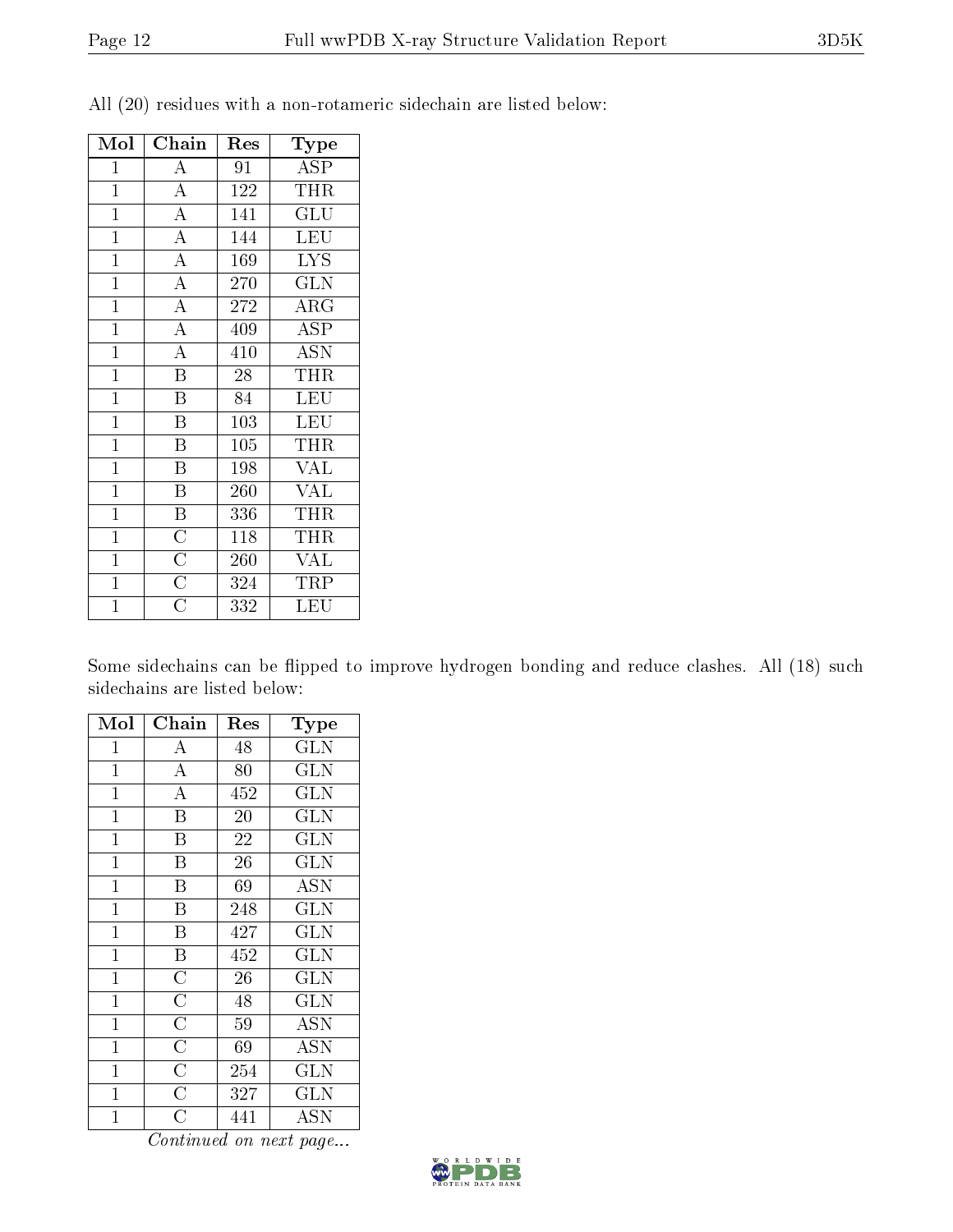Continued from previous page...

| Mol | Chain | $+$ Res $-$ | <b>Type</b> |
|-----|-------|-------------|-------------|
|     |       |             |             |

#### $5.3.3$  RNA  $(i)$

There are no RNA molecules in this entry.

### 5.4 Non-standard residues in protein, DNA, RNA chains (i)

3 non-standard protein/DNA/RNA residues are modelled in this entry.

In the following table, the Counts columns list the number of bonds (or angles) for which Mogul statistics could be retrieved, the number of bonds (or angles) that are observed in the model and the number of bonds (or angles) that are defined in the Chemical Component Dictionary. The Link column lists molecule types, if any, to which the group is linked. The Z score for a bond length (or angle) is the number of standard deviations the observed value is removed from the expected value. A bond length (or angle) with  $|Z| > 2$  is considered an outlier worth inspection. RMSZ is the root-mean-square of all Z scores of the bond lengths (or angles).

| Mol | Type | Chain | Res |  |        |      |                      |        |      |     |  |  | Link |  | Bond lengths |  | Bond angles |  |  |
|-----|------|-------|-----|--|--------|------|----------------------|--------|------|-----|--|--|------|--|--------------|--|-------------|--|--|
|     |      |       |     |  | Counts | RMSZ | Z <br>#I<br>$\sim$ 0 | Counts | RMSZ | H Z |  |  |      |  |              |  |             |  |  |
|     | SCY  |       |     |  | 7,8,9  | 0.68 |                      | 3,9,11 | 0.91 |     |  |  |      |  |              |  |             |  |  |
|     | SCY  |       |     |  | 7,8,9  | 0.71 |                      | 3.9.11 | 0.83 |     |  |  |      |  |              |  |             |  |  |
|     | SCY  |       |     |  | 7,8,9  | 1.24 |                      | 3.9.11 | 1.03 |     |  |  |      |  |              |  |             |  |  |

In the following table, the Chirals column lists the number of chiral outliers, the number of chiral centers analysed, the number of these observed in the model and the number defined in the Chemical Component Dictionary. Similar counts are reported in the Torsion and Rings columns. '-' means no outliers of that kind were identified.

|      |  |  | Mol   Type   Chain   Res   Link   Chirals   Torsions   Rings |  |
|------|--|--|--------------------------------------------------------------|--|
| SCY  |  |  | 2/5/7/9                                                      |  |
| -SCY |  |  | 4/5/7/9                                                      |  |
| -SCY |  |  | 2/5/7/9                                                      |  |

All (1) bond length outliers are listed below:

|  |  |                       | $\mid$ Mol $\mid$ Chain $\mid$ Res $\mid$ Type $\mid$ Atoms $\mid$ Z $\mid$ Observed(A) $\mid$ Ideal(A) |  |
|--|--|-----------------------|---------------------------------------------------------------------------------------------------------|--|
|  |  | $SCY$   CD-SG   -2.41 |                                                                                                         |  |

There are no bond angle outliers.

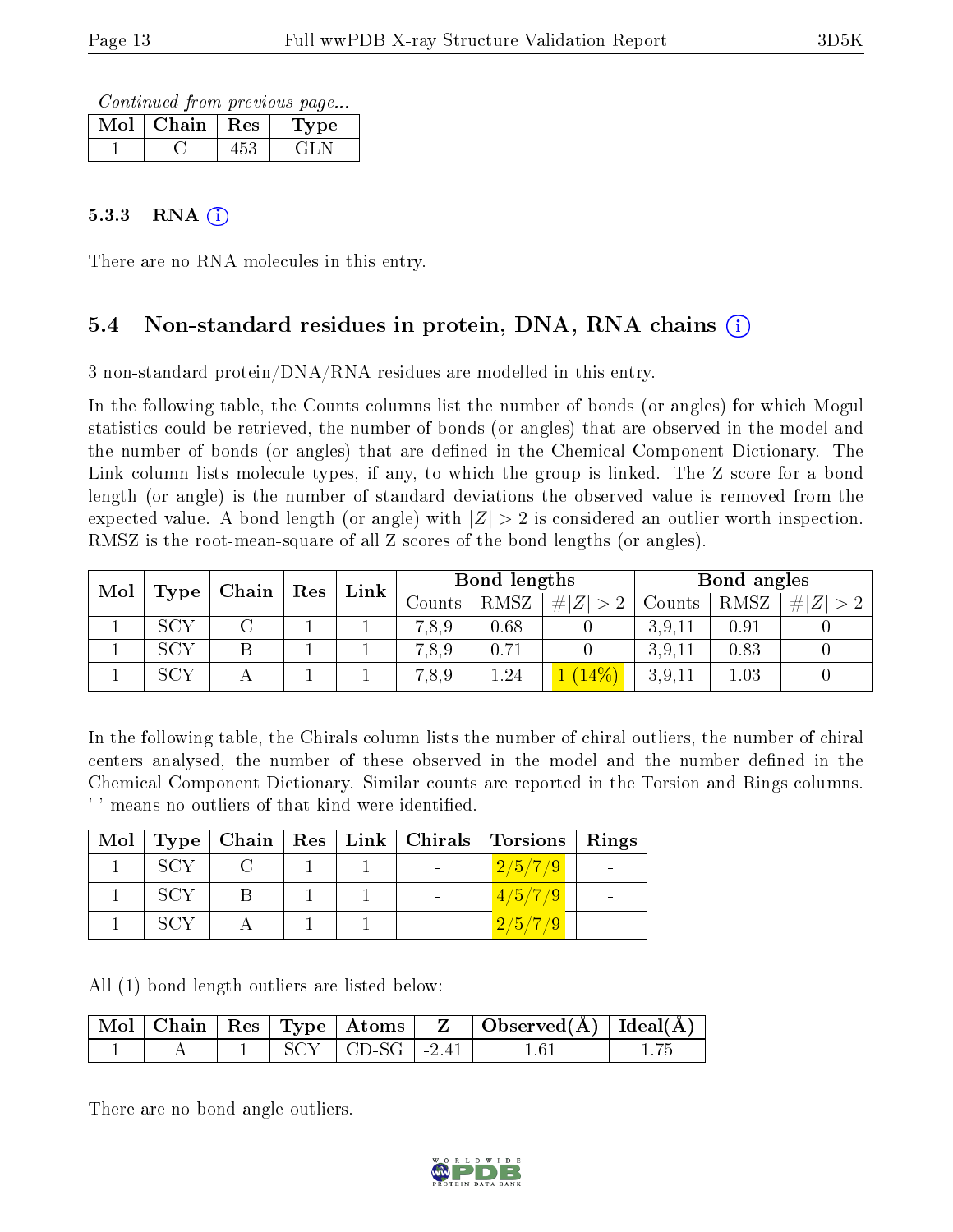There are no chirality outliers.

| Mol | Chain          | Res | Type       | Atoms          |
|-----|----------------|-----|------------|----------------|
|     | C              | 1   | <b>SCY</b> | OCD-CD-SG-CB   |
|     | $\mathfrak{C}$ |     | <b>SCY</b> | $CE$ -CD-SG-CB |
|     | К              |     | SCY        | OCD-CD-SG-CB   |
|     |                |     | <b>SCY</b> | OCD-CD-SG-CB   |
|     |                | 1   | <b>SCY</b> | $CE$ -CD-SG-CB |
| 1   | R              | 1   | <b>SCY</b> | $CE$ -CD-SG-CB |
|     |                |     | <b>SCY</b> | CA-CB-SG-CD    |
|     |                |     | SCY        | $N$ -CA-CB-SG  |

All (8) torsion outliers are listed below:

There are no ring outliers.

1 monomer is involved in 5 short contacts:

|  |  | $\overline{\rm ~Mol~ ~Chain~ ~Res~ ~Type~ ~Class ~ ~Symm\mbox{-\textbf{Class}}~ }$ |
|--|--|------------------------------------------------------------------------------------|
|  |  |                                                                                    |

### 5.5 Carbohydrates  $(i)$

There are no carbohydrates in this entry.

### 5.6 Ligand geometry (i)

Of 10 ligands modelled in this entry, 10 are monoatomic - leaving 0 for Mogul analysis.

There are no bond length outliers.

There are no bond angle outliers.

There are no chirality outliers.

There are no torsion outliers.

There are no ring outliers.

No monomer is involved in short contacts.

### 5.7 [O](https://www.wwpdb.org/validation/2017/XrayValidationReportHelp#nonstandard_residues_and_ligands)ther polymers (i)

There are no such residues in this entry.

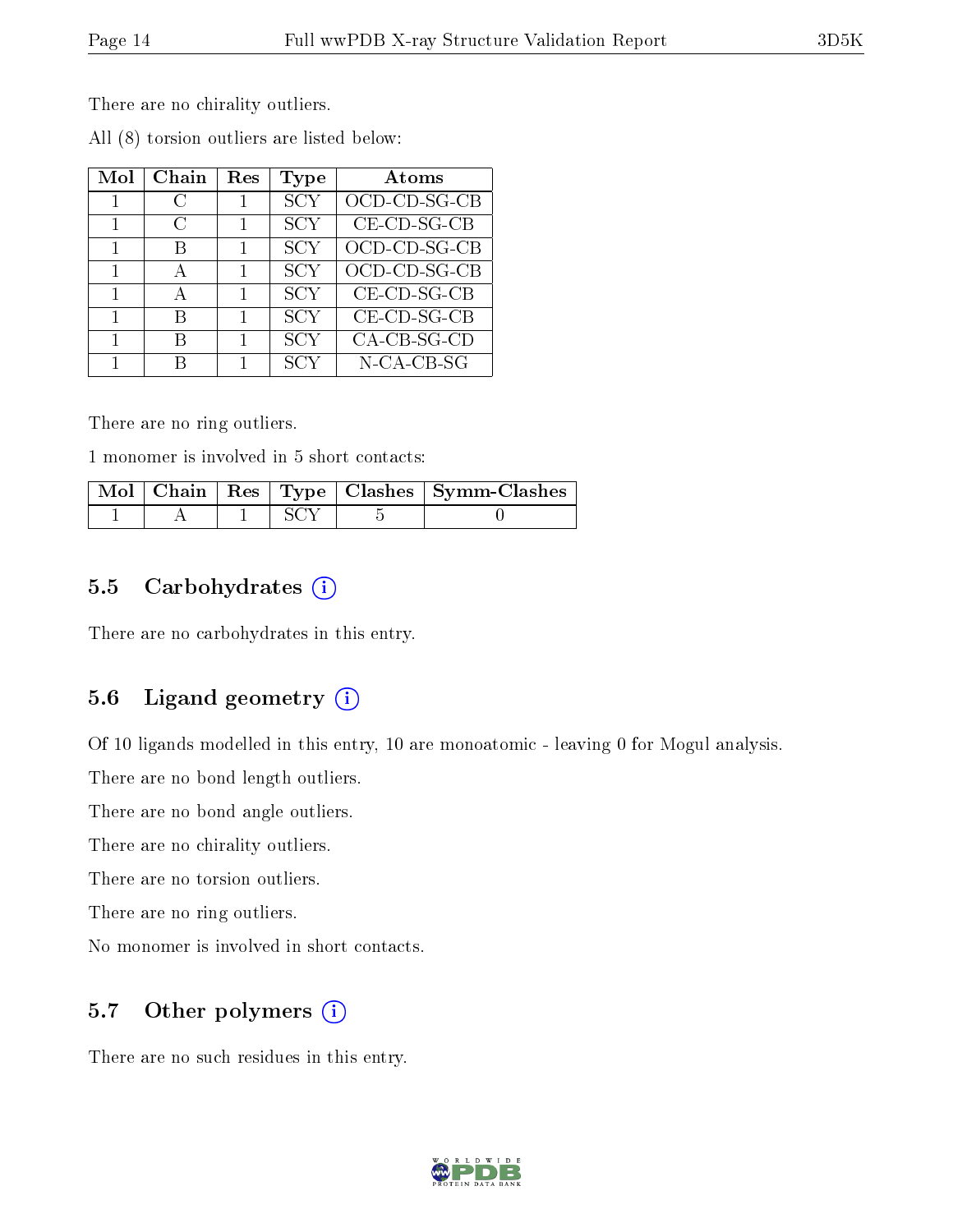## 5.8 Polymer linkage issues (i)

There are no chain breaks in this entry.

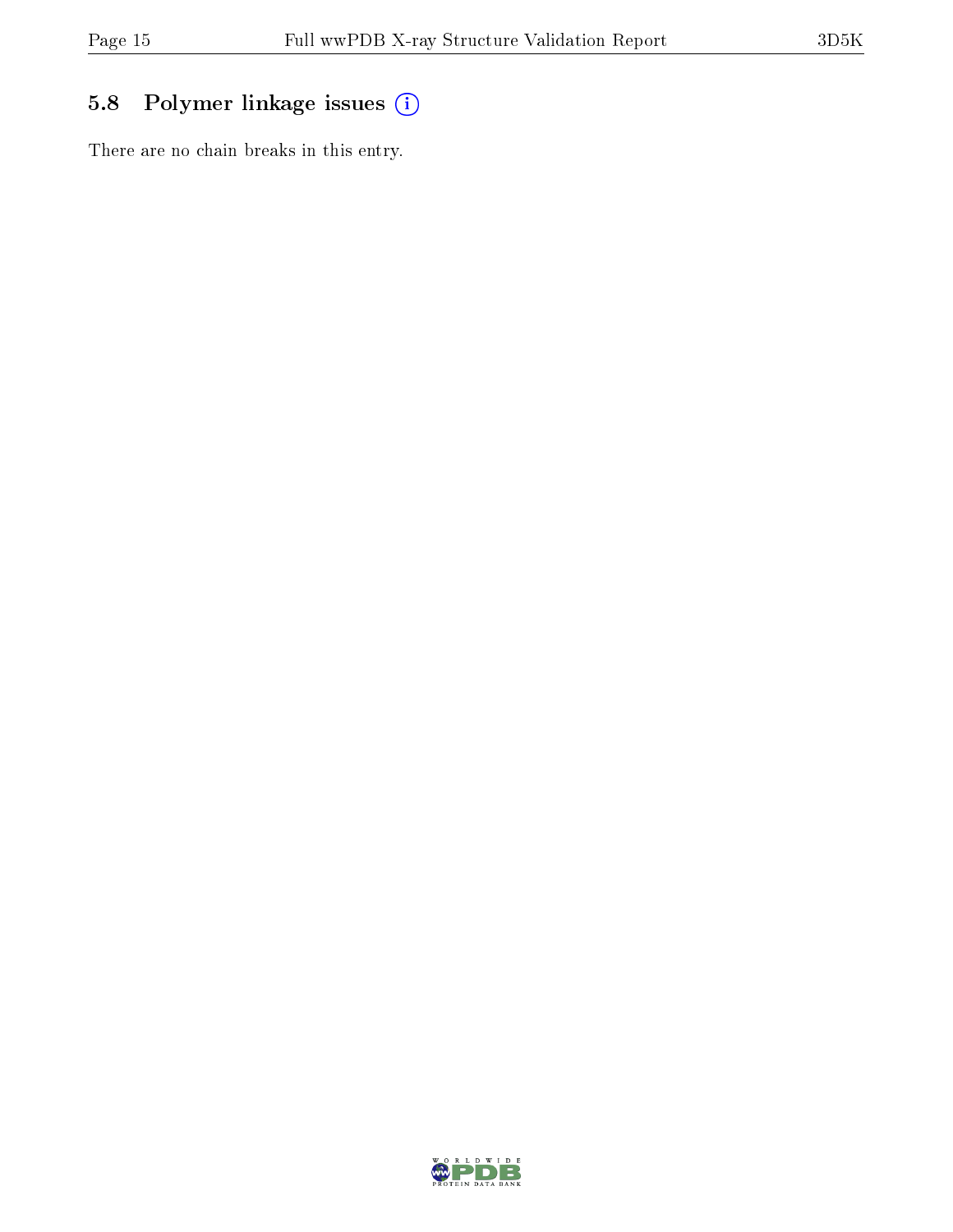## 6 Fit of model and data  $\left( \frac{1}{2} \right)$

## 6.1 Protein, DNA and RNA chains (i)

In the following table, the column labelled  $#RSRZ>2'$  contains the number (and percentage) of RSRZ outliers, followed by percent RSRZ outliers for the chain as percentile scores relative to all X-ray entries and entries of similar resolution. The OWAB column contains the minimum, median,  $95<sup>th</sup>$  percentile and maximum values of the occupancy-weighted average B-factor per residue. The column labelled  $Q< 0.9$  lists the number of (and percentage) of residues with an average occupancy less than 0.9.

| Mol | Chain  | Analysed          | ${ <\hspace{-1.5pt}{\mathrm{RSRZ}} \hspace{-1.5pt}>}$ | $\#\text{RSRZ}{>}2$ |                | $OWAB(A^2)$ | Q <sub>0.9</sub> |  |
|-----|--------|-------------------|-------------------------------------------------------|---------------------|----------------|-------------|------------------|--|
|     |        | $454/474$ (95%)   | $-0.07$                                               | $2(0\%)$ 92         |                | 91          | 19, 32, 50, 53   |  |
|     | B      | $454/474$ (95%)   | $-0.12$                                               | $1(0\%)$ 95         |                | 94          | 19, 30, 45, 55   |  |
|     | $\cap$ | $454/474$ (95%)   | $-0.08$                                               | $4(0\%)$ 84         |                | 82          | 18, 28, 52, 61   |  |
| All | All    | $1362/1422(95\%)$ | $-0.09$                                               | $7(0\%)$            | 9 <sup>1</sup> | 89          | 18, 30, 50, 61   |  |

All (7) RSRZ outliers are listed below:

| Mol | Chain      | Res | <b>Type</b> | <b>RSRZ</b> |
|-----|------------|-----|-------------|-------------|
|     | C          | 98  | ARG         | 4.4         |
|     |            | 112 | <b>SER</b>  | 2.5         |
|     | R          | 245 | <b>ASN</b>  | 2.5         |
|     | C          | 316 | LEU         | 2.4         |
| 1   |            | 324 | TRP         | 2.4         |
|     | C          | 110 | ALA         | 2.2         |
|     | $\epsilon$ | 324 | TRP         | 22          |

### 6.2 Non-standard residues in protein, DNA, RNA chains (i)

In the following table, the Atoms column lists the number of modelled atoms in the group and the number defined in the chemical component dictionary. The B-factors column lists the minimum, median,  $95<sup>th</sup>$  percentile and maximum values of B factors of atoms in the group. The column labelled  $Q< 0.9$ ' lists the number of atoms with occupancy less than 0.9.

| Mol | Type | Chain | Res | $\mid$ $\bm{\mathrm{Atoms}}\mid$ | $ \, {\rm RSCC} \,  $ | $ $ RSR $ $ | B-factors $(A^2)$ | O <sub>0.9</sub> |
|-----|------|-------|-----|----------------------------------|-----------------------|-------------|-------------------|------------------|
|     | SCV  |       |     |                                  | 0.72                  | 0.18        | 38, 39, 42, 43    |                  |
|     | SCV  |       |     |                                  | 0.80                  | 0.22        | 66,66,67,67       |                  |
|     | SCV  |       |     |                                  | 0.83                  | 0.18        | 43, 44, 46, 47    |                  |